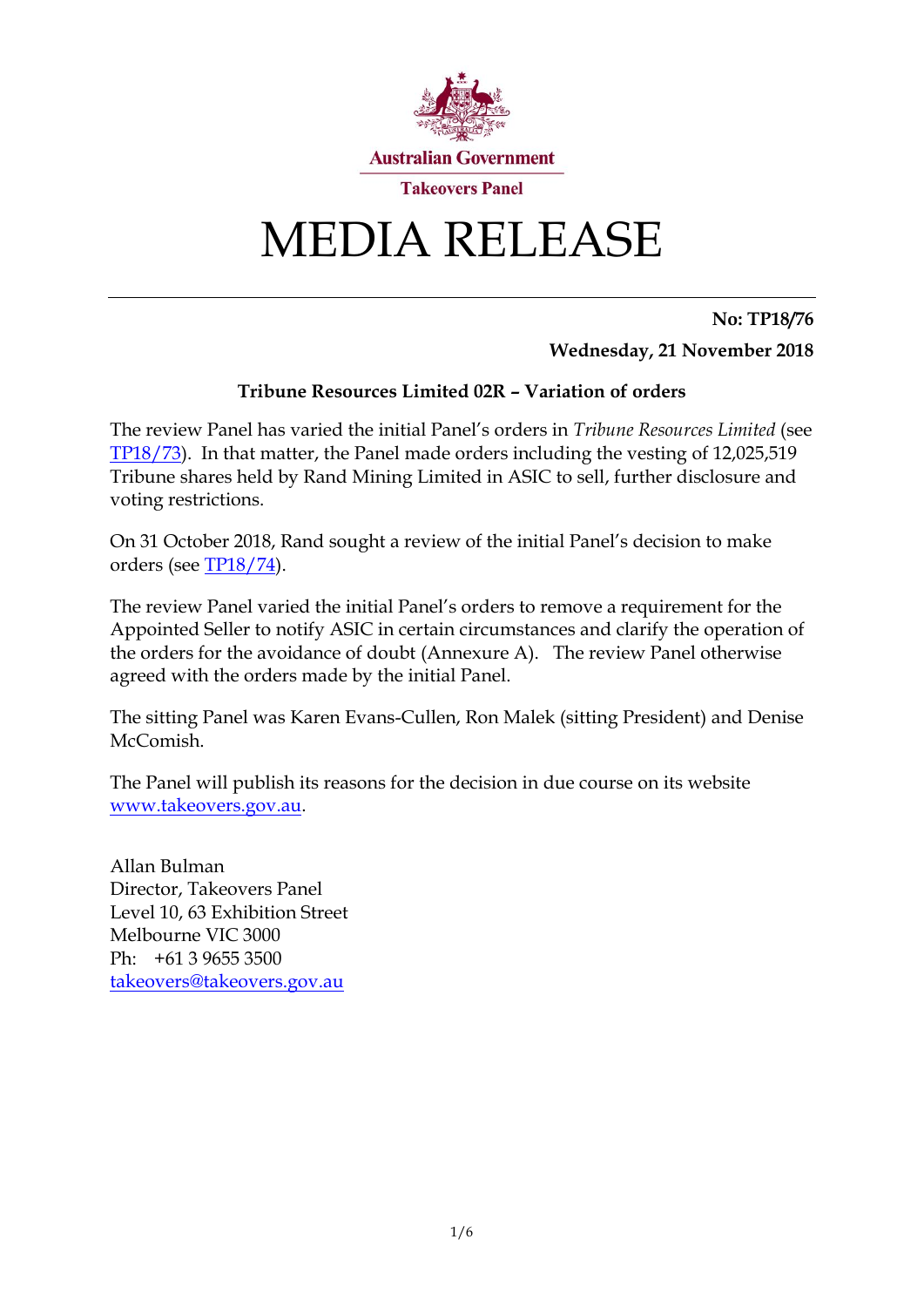

## **ANNEXURE A**

## **CORPORATIONS ACT SECTIONS 657EA AND 657D ORDERS**

### **TRIBUNE RESOURCES LIMITED**

The Panel in Tribune Resources Limited made a declaration of unacceptable circumstances on 14 September 2018 and final orders on 26 October 2018.

The final orders made on 26 October 2018 are varied to read as follows.

### **THE PANEL ORDERS**

#### **DIVESTMENT ORDERS**

- <span id="page-1-2"></span>1. The Sale Shares are vested in the Commonwealth on trust for Rand.
- <span id="page-1-1"></span><span id="page-1-0"></span>2. ASIC must:
	- (a) sell the Sale Shares in accordance with these orders and
	- (b) account to Rand for the proceeds of sale, net of the costs, fees and expenses of the sale and any costs, fees and expenses incurred by ASIC and the Commonwealth (if any).
- 3. ASIC must:
	- (a) retain an Appointed Seller to conduct the sale and
	- (b) instruct the Appointed Seller:
		- (i) to use the most appropriate sale method to secure the best available sale price for the Sale Shares that is reasonably available at that time in the context of complying with these orders, including the stipulated timeframe for the sale and the requirement that none of the Relevant Parties or their respective associates may acquire, directly or indirectly, any of the Sale Shares
		- (ii) to provide to ASIC a statutory declaration that, having made proper inquiries, the Appointed Seller is not aware of any interest, past, present, or prospective which could conflict with the proper performance of the Appointed Seller's functions in relation to the disposal of the Sale Shares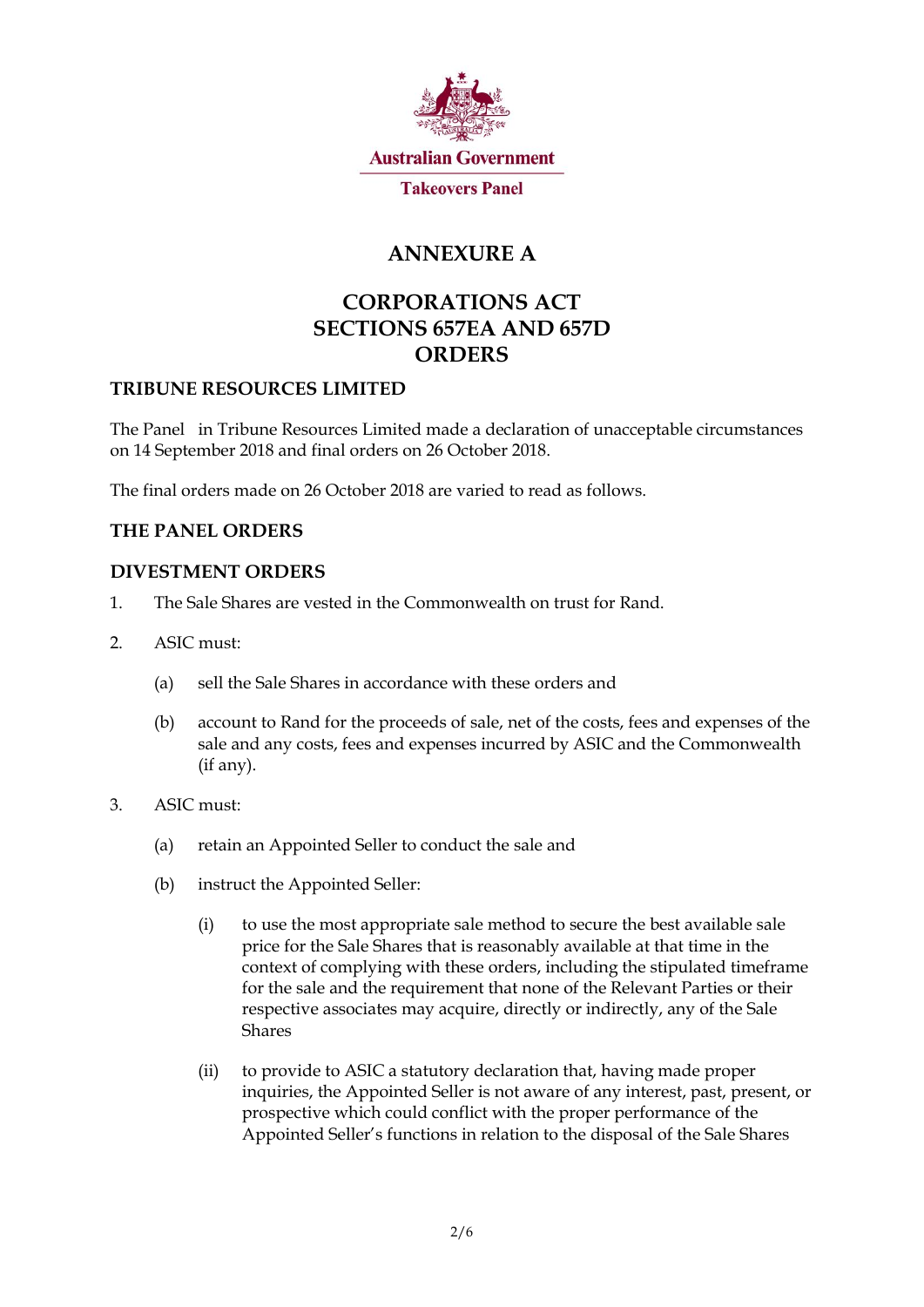- (iii) unless the Appointed Seller sells Sale Shares on market, that it obtain from any prospective purchaser of Sale Shares a statutory declaration including:
	- (A) a statement that the prospective purchaser is not associated with any of the Relevant Parties
	- (B) details of all historical relationships or connections (if any) between the prospective purchaser and any Relevant Party and
	- (C) details of all communications, agreements, arrangements or understandings (if any) between the prospective purchaser and any Relevant Party in the 12 months prior to the date of the statutory declaration
- (iv) to provide ASIC with a copy of each statutory declaration obtained under paragraph 3(b)(iii) within 2 business days of receipt and not sell any Sale Shares to a prospective purchaser until 2 business days after providing ASIC with a copy of the statutory declaration from the prospective purchaser
- (v) unless the Appointed Seller sells Sale Shares on market, not to sell any Sale Shares to a prospective purchaser:
	- (A) who is a Relevant Party
	- (B) who does not provide a statutory declaration containing the statement and information required by paragraph 3(b)(iii) or
	- (C) in circumstances where ASIC has informed the Appointed Seller that it has reason to believe or suspect, drawing inferences where necessary, that the prospective purchaser may be an associate of a Relevant Party, unless ASIC has subsequently advised the Appointed Seller that it has formed the view that, on the basis of the information available, it is not likely that the prospective purchaser is an associate of a Relevant Party and
- (vi) to dispose of all of the Sale Shares within 6 months from the date of its engagement or a longer period approved by the Panel.
- 4. The Company and the Relevant Parties must do all things necessary to give effect to these orders, including:
	- (a) doing whatever is necessary to ensure that the Commonwealth is registered with title to the Sale Shares in the form approved by ASIC and
	- (b) until the Commonwealth is registered, complying with any request by ASIC in relation to the Sale Shares.
- <span id="page-2-0"></span>5. None of the Relevant Parties or their respective associates may, directly or indirectly, acquire any of the Sale Shares (including, in the case of the Company, under a buy-back).
- <span id="page-2-1"></span>6. The Relevant Parties must not otherwise dispose of, transfer, charge or vote any Sale Shares.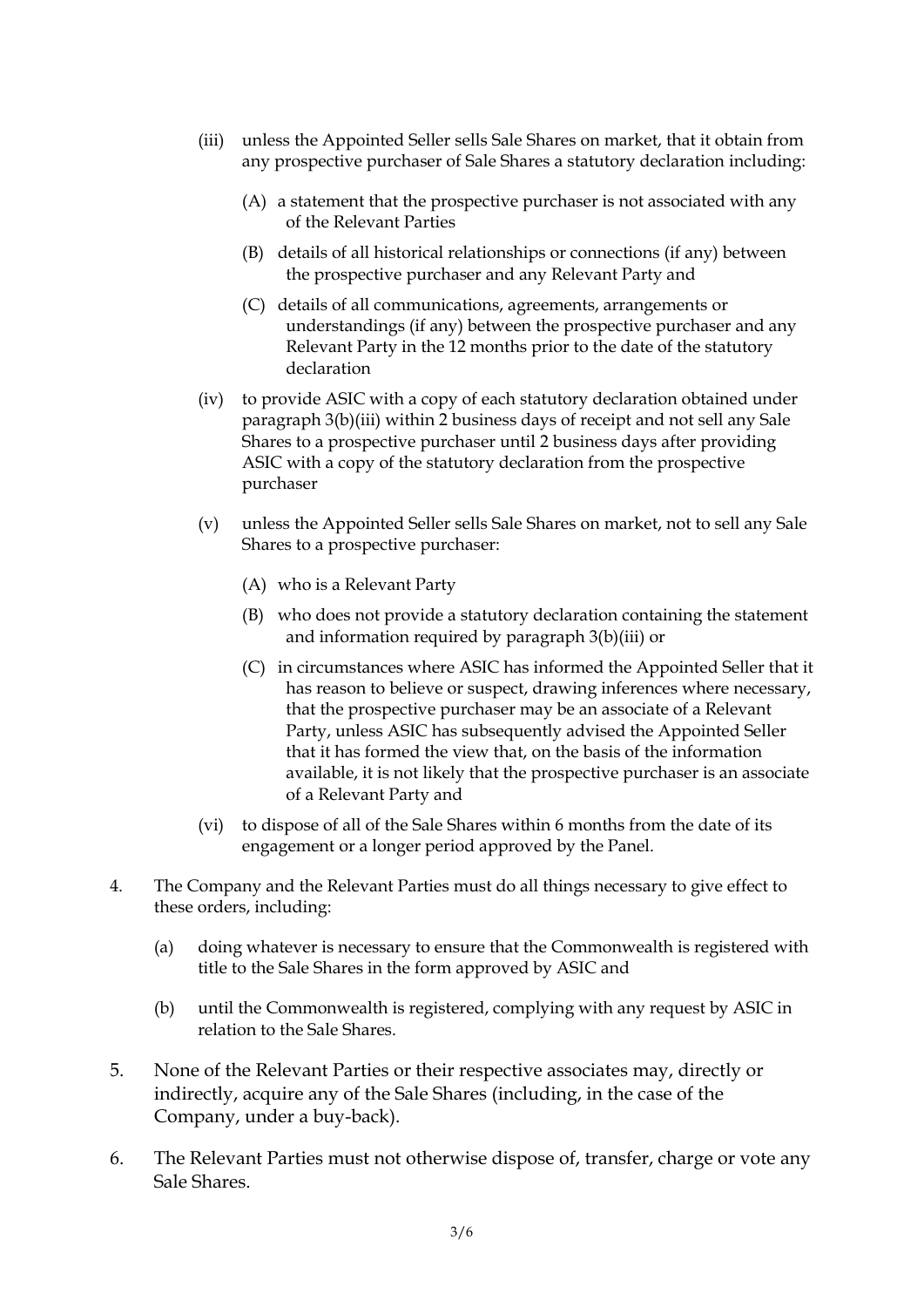- <span id="page-3-2"></span>7. Nothing in these orders obliges ASIC or the Commonwealth to:
	- (a) invest, or ensure interest accrues on, any money held in trust under these orders or
	- (b) exercise any rights (including voting rights) attaching to, or arising as a result of holding, the Sale Shares.

#### **CORRECTIVE DISCLOSURE ORDERS**

- <span id="page-3-5"></span><span id="page-3-1"></span>8. Each Relevant Party must as soon as reasonably practicable and in any event within 2 months of the date of these orders:
	- (a) give the Company a substantial holder notice (**Notice**) detailing all acquisitions made, or disposals of, relevant interests in Company shares (to the extent known by the Relevant Party after making reasonable enquiries or to the extent that ASIC has otherwise indicated it is satisfied that disclosure will not be necessary having regard to the historical nature of the acquisitions and/or disposals) in a form acceptable to ASIC and containing any additional information reasonably required by ASIC within 14 days of receiving the draft required by Order [9](#page-3-0) or
	- (b) satisfy ASIC that the market is adequately informed of the information that would otherwise be included in the Notice.
- <span id="page-3-0"></span>9. Each Relevant Party must as soon as practicable, and in any event within 14 days of the date of these orders, provide ASIC with a draft Notice. One Notice may be provided for multiple Relevant Parties if acceptable to ASIC.
- 10. The Company must publish a Notice on its ASX Announcements Platform within 2 business days of receiving the Notice.
- <span id="page-3-4"></span>11. If a Relevant Party does not comply with Orde[r 8](#page-3-1) within 2 months of the date of these orders, the Company shares held by that Relevant Party are vested in the Commonwealth on trust for the Relevant Party. Orders [2](#page-1-0) to [7](#page-3-2) and [14](#page-4-0) will then apply to those shares as if they are 'Sale Shares' and Order [2\(b\)](#page-1-1) will then apply as if the reference to 'Rand' is replaced with the name of the Relevant Party.

#### **VOTING RESTRICTIONS**

- 12. A Relevant Party must not exercise, and the Company must disregard, any voting rights in respect of the Company shares held by that Relevant Party and must not dispose of, transfer, charge or otherwise deal with any Company shares held by that Relevant Party until the date that is 1 month after the Relevant Party has complied with Order [8](#page-3-1) (**Initial Restriction Period**).
- <span id="page-3-3"></span>13. After the Initial Restriction Period, a Relevant Party (not including Rand) may only exercise, and the Company may only take into account, voting rights in respect of such number of Company shares calculated in accordance with the following formula: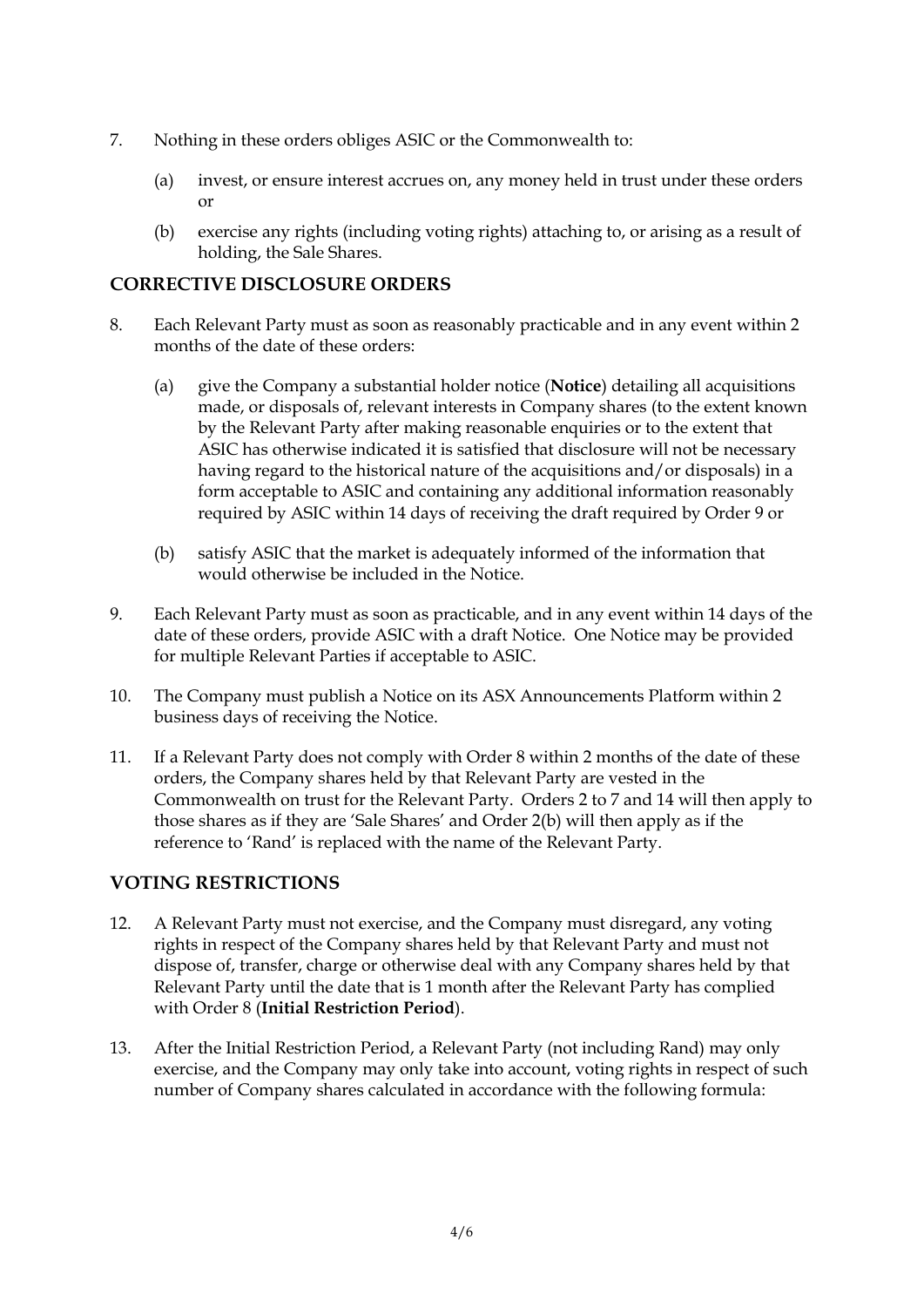$$
A = B x \quad \frac{C - D}{C}
$$

*Where:*

- *A is the number of Company shares in respect of which voting rights may be exercised and taken into account under this Order [13](#page-3-3) by the Relevant Party*
- *B is the number of Company shares held by the Relevant Party*
- *C is the total number of Company shares on issue*
- *D is the total number of Company shares that are vested in ASIC under Orders [1](#page-1-2) and [11](#page-3-4) and have not been sold by the Appointed Seller*

#### **CREEP**

- <span id="page-4-0"></span>14. No Relevant Party may take into account any relevant interest or voting power that they or their associates had, or have had, in:
	- (a) the Sale Shares and
	- (b) until six months after the Relevant Party has complied with Order [8,](#page-3-1) any other Company shares,

when calculating the voting power referred to in Item 9(b) of s611 of the *Corporations Act 2001* (Cth), of a person six months before an acquisition exempted under Item 9 of s611.

#### **TIMING**

- 15. Orders [1](#page-1-2) to 4 come into effect three business days after the date of these orders.
- 16. All other orders took effect on 26 October 2018.
- 17. For the avoidance of doubt, Orders [5,](#page-2-0) [6](#page-2-1) and [13](#page-3-3) have no application to Relevant Parties once all Relevant Parties have complied with Order [8](#page-3-1) and the Appointed Seller has sold all of the Sale Shares.

#### **Interpretation**

18. In these orders the following terms apply.

| <b>Appointed Seller</b>   | an investment bank or stock broker                                                |
|---------------------------|-----------------------------------------------------------------------------------|
| <b>ASIC</b>               | Australian Securities and Investments<br>Commission, as agent of the Commonwealth |
| <b>Company or Tribune</b> | Tribune Resources Limited                                                         |